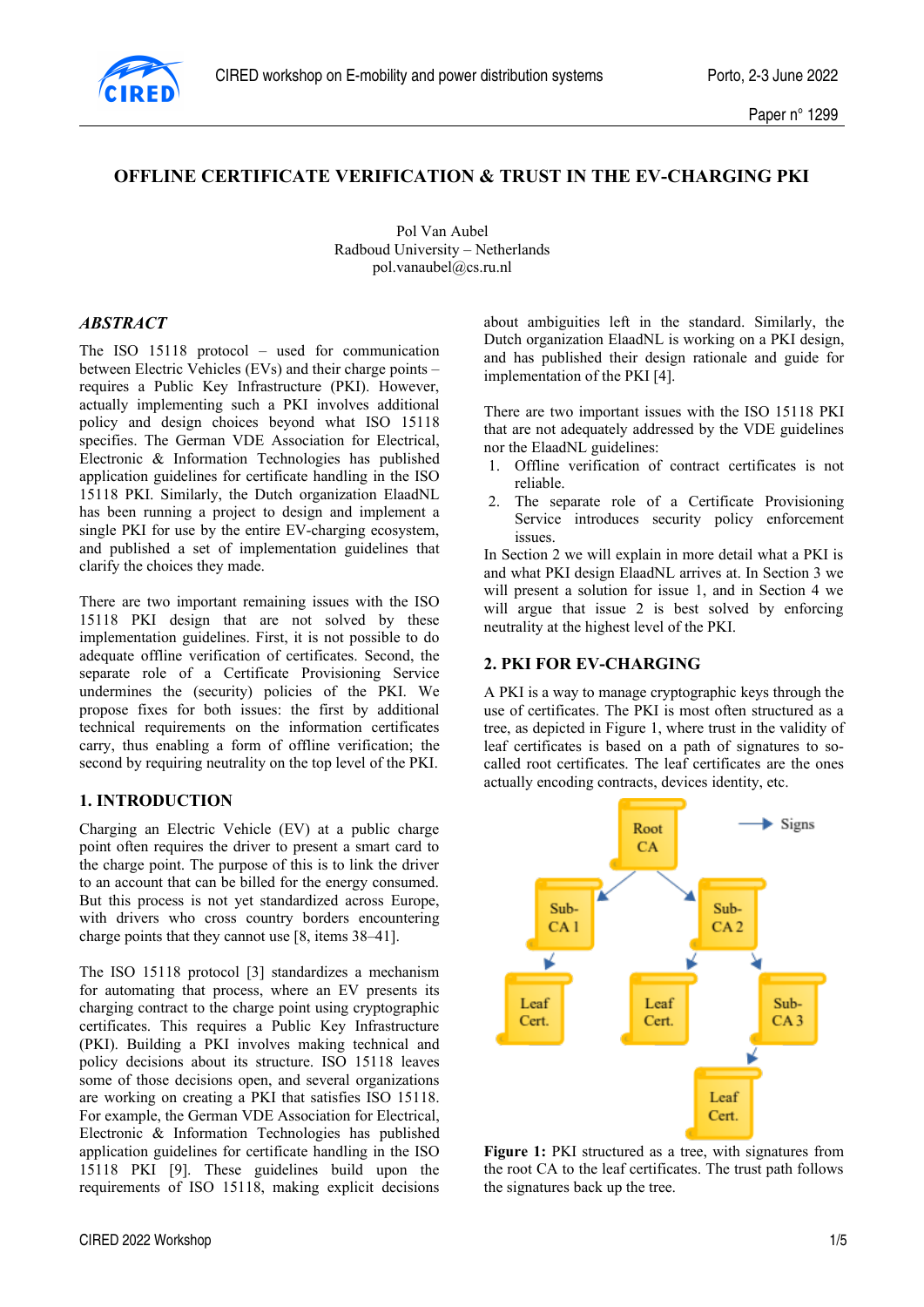

The simplest form of this tree is to have a single Certificate Authority (CA) root certificate, for which the public key is installed in all devices that should trust the root. Any certificate used in the PKI is, through a chain of signatures by intermediate certificates from sub-CAs, linked to the trusted root CA, and thereby deemed trusted as well – the root CA has vouched for it.

As another example, consider the PKI in use for the public Internet, or "Internet PKI". Most people come into contact with this PKI every day, because it is used for securing public websites with TLS. This PKI has many different companies functioning as root CAs. Not all of these are trusted by all software by default. To standardize the decision process about which root CAs are trustworthy, the CAs, browser vendors, operating system vendors, and other interested parties have come together in a voluntary organization, the CA/Browser forum, that publishes and enforces industry guidelines for management of the  $PKI<sup>1</sup>$  $PKI<sup>1</sup>$  $PKI<sup>1</sup>$ . Browser vendors have a very strong position in this forum: they do not run root CAs themselves, but they can decide which root CAs to include as trusted in their browsers. This effectively forces all CAs that want to participate in the Internet PKI to comply with the forum's requirements.

<span id="page-1-0"></span>Setting up a PKI for the EV-charging ecosystem also means the parties in the ecosystem must agree which root CA to trust. ISO 15118 suggests five root CAs for the entire world, to provide some administrative flexibility (one for each major landmass) while keeping the number of ultimately trusted parties low.

The need to agree on how to decide which root CAs will be trusted and should be installed in EVs is one reason why adoption of a single PKI for the EV-charging ecosystem has, so far, not happened. The PKI design from ElaadNL explains that a root CA must be a neutral party. This is to ensure that there are no conflicts of interest in providing any other actor with a sub-CA certificate, ensuring there is no barrier to entry other than the security requirements applied to all actors. We agree with this requirement, and therefore will assume in the rest of this chapter that a *neutral* party takes the role of the root CA, allowing any actor that conforms to the PKI rules (as laid down by the protocols and the actors in the ecosystem) to join the PKI.

The ElaadNL PKI design has two distinct ways of structuring the relationship from the leaf certificates to the root CA. These ways coexist in this PKI:

1. A Peer-to-Peer structure, where e-Mobility Service Providers (eMSPs), Charge Point Operators (CPOs), etc. are directly underneath the root CA. The path in this case is from contract certificate, to eMSP / CPO sub-CA, to root CA.

<span id="page-1-1"></span>[1](#page-1-0) <https://cabforum.org/>

2. A centralized structure, where a roaming hub or clearing house functions as a first layer of sub-CA under the root CA, and the eMSPs, CPOs, etc. are provided sub-CA certificates by the clearing house. There is a path from contract certificate, to eMSP / CPO sub-CA, to clearing house sub-CA, to root CA.

The rest of this paper assumes a PKI according to ElaadNL's design is used. As already mentioned, we believe there are two important issues with how this PKI is currently designed:

- 1. Offline verification of contract certificates is not reliable, which we solve in Section 3.
- 2. The separate role of a Certificate Provisioning Service introduces security policy enforcement issues and highlights the need for neutral root CAs, explained in Section 4.

# **3. RELIABLE OFFLINE VERIFICATION OF CONTRACT CERTIFICATES**

In this Section we will first elaborate on why offline verification of contract certificates is not reliable in the PKI design for ISO 15118. Then, we will propose a solution by adding a field that an offline check can inspect to all certificates.

# **Third-party issuance problem for certificates**

Client certificates – used to authenticate clients to servers – are a less commonly used type of leaf certificate in PKIs. Most of the PKIs in existence are primarily intended for server-to-client authentication. Integrating client certificates into a public PKI – that is, a PKI for multiple organizations to use freely – brings some additional challenges. Most importantly, whether a client certificate is valid should not merely depend on there being a path to any public *root* CA in the PKI.

Suppose we have two organizations, eMSP **A** and CPO **B**, both with sub-CAs for signing client certificates. These sub-CAs are signed by the same root CA. Suppose servers are configured to accept client certificates that verify up to the root CA. If a client presents a legitimate certificate to a server, specifying it is a client of eMSP **A**, signed by sub-CA **A**, this validates up to the root CA. But if a client presents a certificate to a server, specifying it is a client of eMSP **A**, but signed by sub-CA *B*, it *also* has a path to the root CA, and hence would be valid if the only requirement is that such a path exists. But **B** should not be issuing client certificates for **A**, and this certificate should be deemed invalid! This is the *third party issuance* problem for client certificates.

The same third party issuance problem exists for ISO 15118 contract certificates: a car with a contract issued by eMSP **A** should have that contract certificate signed by sub-CA **A**, not sub-CA **B**.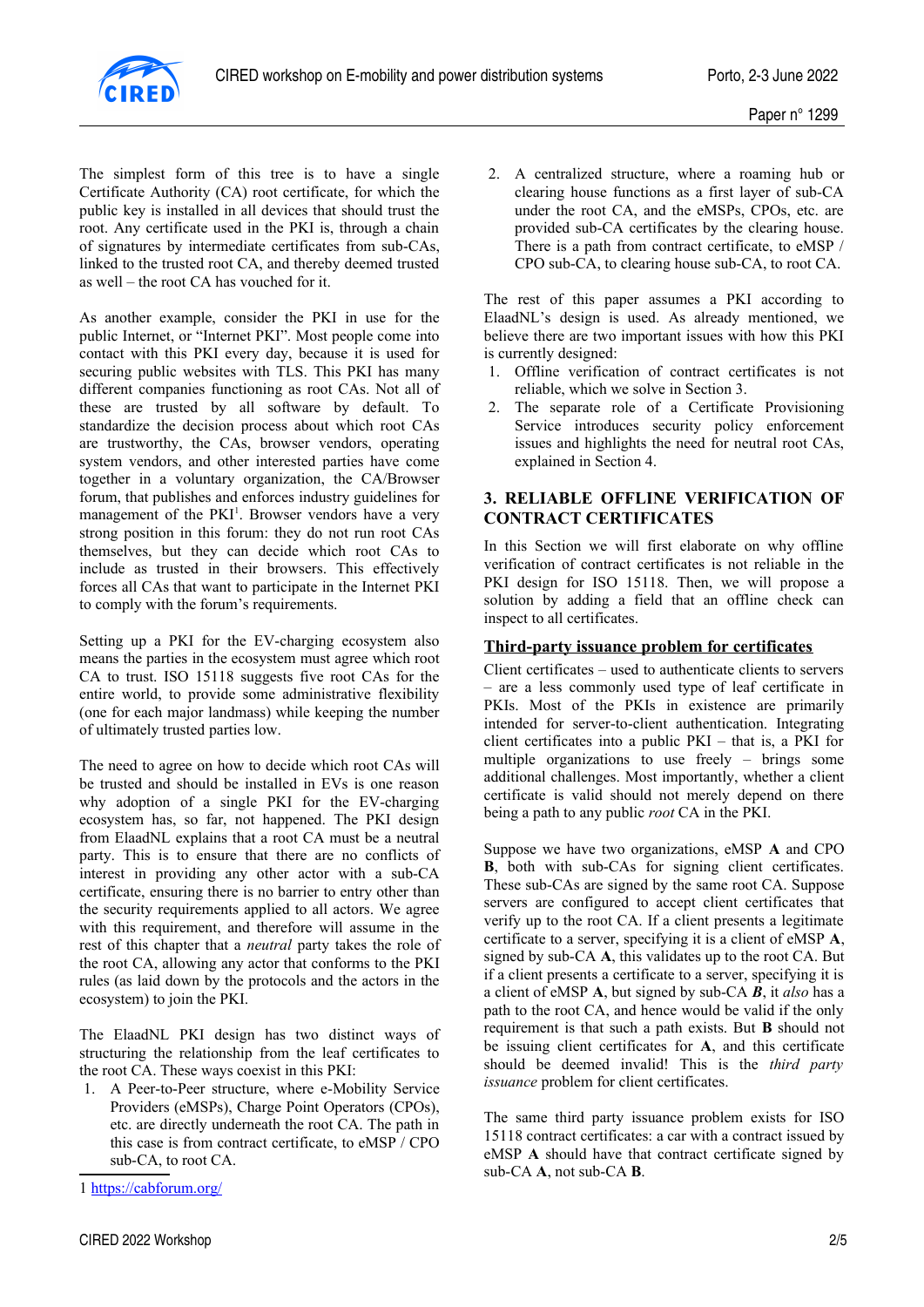

Of course, for sub-CA **B** to sign such a client certificate for **A** means that sub-CA **B** is acting maliciously. But this is not a far-fetched scenario. In the public Internet PKI there have been several high-profile cases where Certificate Authorities were compromised and used to issue fraudulent server certificates. Both DigiNotar [5] and Comodo [6] were attacked and compromised in 2011. DigiNotar's compromised CA was used to create, among others, a certificate for  $\star$ ,  $\alpha$ oogle.com which was accepted by most systems in use at the time, and used in Iran to conduct a man-in-the-middle attack against users connecting to Google services. Interestingly, the Google Chrome web browser did *not* accept these certificates, because Google had started shipping it with additional restrictions on certificates for Google's own websites. Therefore it did not accept those certificates signed by DigiNotar [5]. Both these incidents showed that the classic verification model, where any server certificate is valid as long as it has a valid path to a root CA, has broken down [7]. This too is a third-party issuance problem: certificates were issued by root CAs that were not supposed to for those domains.

Aside from policy changes to ensure better security practices at CAs, technical measures were developed to fix the third-party issuance problem. One such measure is DNS-based Authentication of Named Entities (DANE) which allows a server to communicate through the Domain Name System which CAs are allowed to sign its server certificates. Another is Certificate Transparency (CT), which keeps a public log of all issued server certificates. Browsers can check whether the certificate they are presented with is in the log (and reject any that aren't), and domain administrators can check whether any unexpected parties are issuing certificates for their domains.

In client authentication setups the third party issuance problem is usually solved by not anchoring the trust at a public root CA at all. Instead, a private root CA or one specific sub-CA under the control of the organization using the certificates is used. For example, server systems would be told to trust only sub-CA **A**. But this solution only works if the validity of client certificates only has to be verified by the same organization that issued them. We run into a problem when different organizations have to verify each others' certificates, as is the case for the contract- and client certificates in the EV-charging ecosystem. Contracts from eMSP **A** may be presented to systems run by CPO **B**, and clients from CPO **B** may connect to eMSP **A**. Both eMSP **A** and CPO **B** could simply trust each other's sub-CA for all certificates issued by them, but then we reintroduce the third party issuance problem: eMSP **A** might sign a certificate for CPO **B**, and vice versa. We need a way to verify that a certificate claiming to belong to an organization was indeed issued by a sub-CA from that organization. The ElaadNL guide covers how to do an *online* certificate validity check using the existing mechanisms OCSP and Certificate Revocation Lists [4], but none of these work *offline* to detect third party issuance in a timely fashion. OCSP is an online check, and a Certificate Revocation List, whether online or offline, only contains revoked certificates, so only works to prevent further abuse, not to detect it in the first place. Offline checking is only considered as a backup option, but it is still an important backup to have, because a charge point *must* still function when it temporarily has no network connection. ElaadNL assumes that an offline check would take between 1 month and 2 years to detect fraudulent certificates, which also applies to third party issuance [4].

Alternatives not yet considered in [4] are DANE and CT, but these don't work as an offline detection mechanism either: DANE is online, and CT would require a public log of all issued contract- and client certificates, which is unacceptable from a privacy perspective.

## **Solving third party issuance with Provider ID**

We propose extending an existing requirement from ISO 15118, so that an offline check that instantly detects third party issuance is possible. ISO 15118 contract certificates are currently already required to use the e-Mobility Account Identifier (EMAID) as their Common Name field [3]. The EMAID has a Provider ID, which is a 3 digit alphanumeric code. ISO 15118 suggests this code should be assigned by a central issuing authority such as the eMI<sup>3</sup> group [3,9]. Since that means every actor in this PKI has a unique Provider ID, we simply need to add the requirement that all the intermediate certificates up to the root CA, including the sub-CA certificates, must carry the same Provider ID somewhere in the certificate. The root CA and sub-CAs must ensure that the Provider ID in a certificate they are signing is the correct one for the organization being signed. When verifying a contract -, client -, or possibly even server certificate, the verifier can simply check whether the Provider ID matches all the way up the chain.

Using the Provider ID, third party issuance by a compromised sub-CA can be detected offline. It works well when the eMSPs and CPOs are the only parties directly under the root CA, i.e. the peer-to-peer structure explained in Section 2. However, it does not work for the centralized structure where a party can offload its certificate provisioning to a roaming hub that acts as an intermediate CA. The roaming hub is a different Provider, so this breaks the chain of identical Provider IDs up to the root.

### **Offline check for centralized PKI structure**

To make the offline check work for the centralized structure, we could use a weakened check that only verifies that the Provider ID of the client certificate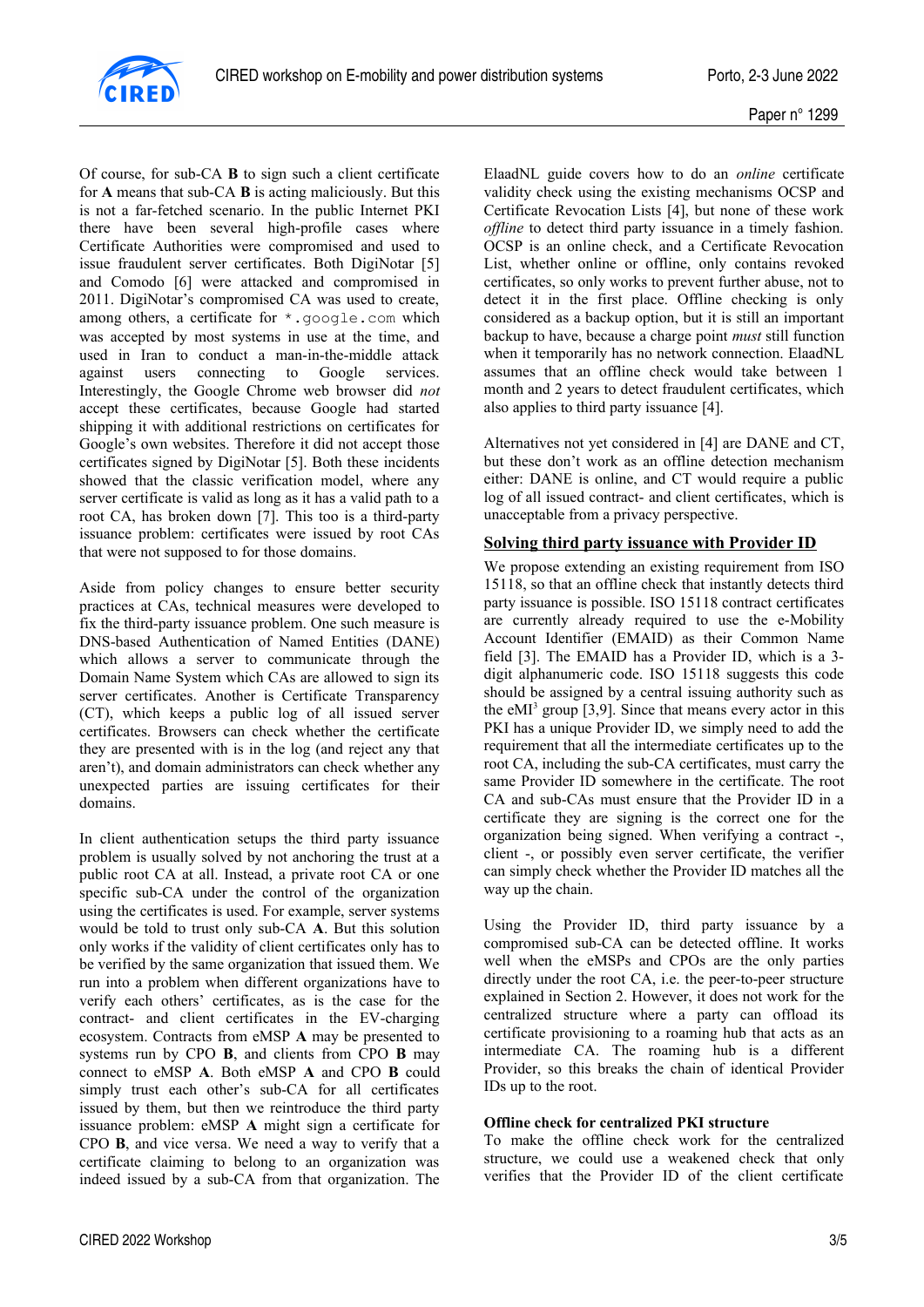

matches the Provider ID of the sub-CA certificate that signed it, but not necessarily every other certificate up to the root. However, this weakens the security guarantee from the Provider ID. Whereas in the peer-to-peer design an attacker would need to compromise an EV-charging *root* CA to defeat the check, the compromise of any roaming hub sub-CA that can issue other sub-CAs will allow it to simply issue a new sub-CA for which the Provider ID is correct. This highlights the importance of properly securing these sub-CAs.

An alternative way to make the check work for the centralized design is by issuing multiple sub-CAs to a roaming hub organization, one for each organization that it provides services to. This would allow the exact same check as in the peer-to-peer model, but it would also require additional policies such as requiring the root CA organization to verify that the roaming hub is requesting a new sub-CA for an organization that actually wants service from that roaming hub. This would be quite cumbersome, and possibly not considered worth the additional effort when considering the marginal benefit it brings over the simpler check up to the first sub-CA that signed the client certificate.

Our proposed offline check based on Provider ID should be used alongside other verification options, to solve the specific issue of offline detection of third party issuance. For the best assurance that certificates are valid, the options for online verification, such as OCSP, should also be used whenever available, because they allow instant detection of root CA or roaming hub sub-CA compromise. Online checking also allows actors to revoke individual certificates that were valid when issued, but no longer are (because e.g. the customer ended their contract).

### **4. THE CASE AGAINST A SEPARATE CERTIFICATE PROVISIONING SERVICE**

ISO 15118 [3], the VDE application guidelines [9], and the ElaadNL guide [4] make several mentions of Certificate Provisioning. This is the process of getting contract certificates into EVs. The full details can be found in ISO 15118 [3], but to briefly summarize, Certificate Provisioning relies on a special provisioning service certificate that signs a particular message sent to the EV, giving it its new contract certificate. The EV does not need to verify the contract certificate – instead, it verifies the signature on the message.

Certificate Provisioning introduces an additional role: the party that signs the messages to carry the contract certificates is the Certificate Provisioning Service (CPS). ISO 15118 defines the CPS as a separate role which *may* be, but does not have to be, performed by the eMSP.

The reason for allowing the CPS to be a wholly separate

actor introduces unnecessary security risks. The reasoning in ISO 15118 is that having a separate CPS would allow eMSPs to use sub-CAs that are not signed by an EV-charging root CA. The dedicated CPS *would* have a CPS sub-CA signed by an EV-charging root CA, and signs the messages that distribute the contract certificates to the EVs. The EV can then check at provisioning time that the certificate is in fact valid without having to know the eMSP's actual root CA.

In such a scenario, where the eMSP's sub-CA is not signed by the EV-charging root CA, offline charging cannot work. It would require the Charge Points to store additional root certificates outside of the EV-charging PKI. It multiplies the number of certificates required, and complicates key management and contract certificate provisioning. It also means that that particular eMSP's contract certificates might not be as trustworthy, because its sub-CAs and certificates may be provided by organizations who have not had to satisfy the policy requirements imposed on parties inside the EV-charging PKI. This in turn undermines the trustworthiness of the entire ecosystem.

If an eMSP wants to use an external service provider for its sub-CAs, that service provider should be required to satisfy the EV-charging PKI policies. If they do, the sub-CAs could then be cross-signed by the EV-charging root CA. Cross-signing is a mechanism where (sub-CA) certificates are signed by multiple root certificates. So the eMSP's sub-CA would have a valid path to the root certificate of its service provider, but also to the EVcharging root certificate of the EV-charging PKI. This would allow for full use of all functionality of the EVcharging PKI. It can also be viewed as simply making the external service provider part of the EV-charging PKI.

This highlights the need for *neutral* EV-charging root CAs. If the EV-charging root CA is neutral, there should be no need to use external root CAs – and ElaadNL seems to agree with that [4, pp 62].

### **CONCLUSIONS**

The EV-charging ecosystem needs a Public Key Infrastructure (PKI). Although there are large steps towards this, there are two things we believe require some additional attention.

First, the rules for validity verification for the contract certificates need to be improved. A simple path from a client certificate to a root CA is insufficient, because of the third party issuance problem explained in Section 3. We suggest using a unique Provider ID, already part of the ISO 15118 contract certificates, to verify that certificates were issued by the organization they claim to be part of.